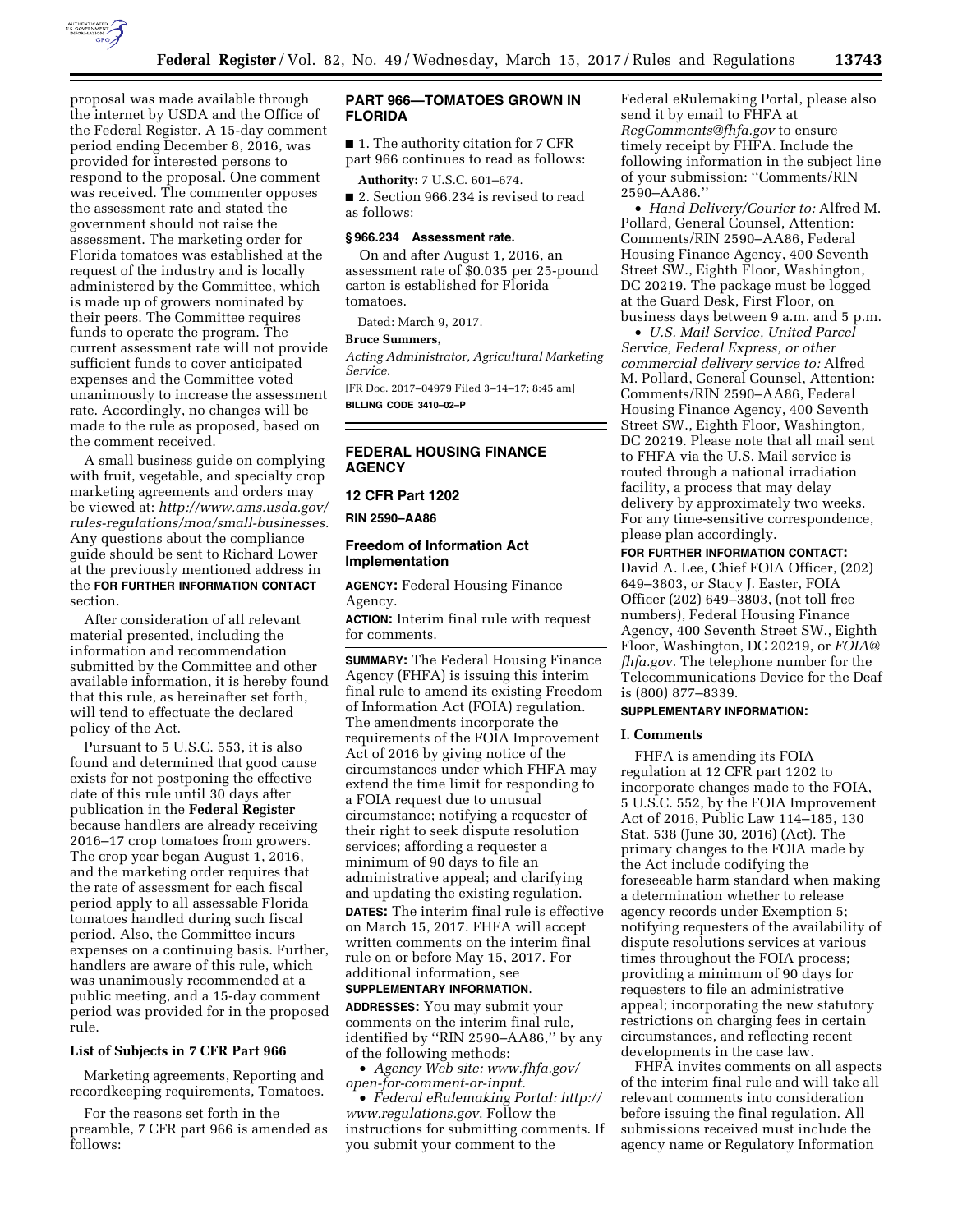Number (RIN) for this rulemaking. All comments received will be posted without change on the FHFA Internet Web site, *[http://www.fhfa.gov,](http://www.fhfa.gov)* and will include any personal information provided, such as name, address (mailing and email), and telephone numbers. In addition, copies of all comments received will be available for public inspection on business days between the hours of 10 a.m. and 3 p.m. at the Federal Housing Finance Agency, 400 Seventh Street SW., Eighth Floor, Washington, DC 20219. To make an appointment to inspect comments, please call the Office of General Counsel at (202) 649–3804.

## **II. Effective Date and Request for Comments**

FHFA has concluded that good cause exists, under 5 U.S.C. 553(b)(B) and (d)(3), to waive the notice-and-comment and delayed effective date requirements of the Administrative Procedure Act and to proceed with this interim final rule. The amendments to part 1202 primarily address how FHFA will implement the changes made under the Act, make clarifying and general updates to the existing regulation, and add two appendices indicating where to send FOIA requests and appeals to FHFA and FHFA Office of Inspector General, but do not fundamentally alter or change the regulation's nature or scope. Further, in light of the significant need for immediate guidance regarding the changes made under the Act, FHFA has determined that notice-and-comment rulemaking is impracticable and contrary to public policy.

Nevertheless, FHFA is providing the public with a 60-day period following publication of the interim final rule to submit comments. Any comments received will be considered prior to issuing a final regulation.

#### **III. Background**

## *A. Establishment of the Federal Housing Finance Agency*

The Housing and Economic Recovery Act of 2008 (HERA), Public Law 110– 289, 122 Stat. 2654, amended the Federal Housing Enterprises Financial Safety and Soundness Act of 1992 (Safety and Soundness Act) (12 U.S.C. 4501 *et seq.*) and the Federal Home Loan Bank Act (12 U.S.C. 1421 *et seq.*) to establish FHFA as an independent agency of the Federal Government to ensure that the Federal National Mortgage Association, the Federal Home Loan Mortgage Corporation, and the Federal Home Loan Banks (collectively, the regulated entities) are capitalized adequately; foster liquid, efficient,

competitive and resilient national housing finance markets; operate in a safe and sound manner; comply with the Safety and Soundness Act and all rules, regulations, guidelines and orders issued under the Safety and Soundness Act, and the regulated entities' respective authorizing statutes; carry out their missions through activities consistent with the aforementioned authorities; and the activities and operations of the regulated entities are consistent with the public interest.

## *B. Issuance of FOIA Regulation*

In 2011, FHFA issued a final FOIA regulation at 12 CFR part 1202 that provided the procedures and guidelines under which FHFA would implement the FOIA, and added provisions to include its newly created component, the Office of Inspector General (FHFA– OIG). This interim final rule amends the existing FOIA regulation at part 1202 to implement the changes made by the Act, remove individual component procedures from the body of the regulation adding them to the newly created appendices, as well as to make clarifying technical amendments.

## **IV. Analysis of Sections Affected by the Act**

## *Section 1202.2 What do the terms in this regulation mean?*

This section is amended to include new and revised terms. It is also amended to conform to recent decisions of the D.C. Circuit Court of Appeals addressing two FOIA Fee categories: ''educational institution'' and ''representative of the news media.'' *See*  Cause of Action v. FTC, 799 F.3d 1108 (D.C. Cir. 2015; and Sack v. DOD, 823 F.3d 687 (D.C. Cir. 2016). In Cause of Action, 799 F.3d at 1125, the court held that a representative of the news media need not work for an entity that is ''organized and operated'' to publish or broadcast news. Therefore, the definition of ''representative of the news media'' is amended to remove the ''organized and operated'' requirement. The definition of ''educational institution'' is amended to reflect the holding in Sack, 823 F.3d at 688, which held that students who make FOIA requests in furtherance of their coursework or other school-sponsored activities may qualify under this requester category. The amended definition now states that a requester under this category need only to show that the request is made in connection with his or her role at the educational institution.

### *Section 1202.3 What information can I obtain through the FOIA?*

Paragraph (b) is amended to reflect the changes made to the FOIA by the Act, regarding proactive disclosures of records by making them available for public inspection and copying in FHFA's electronic reading room.

## *Section 1202.4 What information is exempt from disclosure?*

Paragraph (a) is amended to reflect the changes made to the FOIA by the Act regarding adding the foreseeable harm standard to the statute. This amendment informs the public how FHFA will use the foreseeable harm standard when determining whether or not to disclose requested information.

## *Section 1202.5 How do I request information from FHFA under the FOIA?*

Paragraph (a) is amended to reflect the addition of two appendices with information on where to file FOIA requests and appeals for each FHFA component (FHFA-Headquarters and FHFA–OIG).

## *Section 1202.7 How will FHFA respond to my FOIA request?*

Paragraph (b) is amended to include a standard for how FHFA will determine the cut-off date for FOIA searches. Also, as required by the Act, paragraph (g)(2) is amended to make available FHFA's FOIA Public Liaison whenever a request is placed in the complex track. Lastly, paragraph (g)(3) is amended to add an explanation on how, why and when FHFA will aggregate a request.

## *Section 1202.9 How do I appeal a response denying my FOIA request?*

As required by the Act, paragraph (b) is amended to extend the time to file an administrative appeal to 90 days after an adverse determination. Paragraph (g) is also amended to include a requirement that FHFA notify requesters of the availability of assistance from FHFA's FOIA Public Liaison and the Office of Government Information Services when providing requesters with a response to their requests.

## *Section 1202.11 What will it cost to get the records I requested?*

Paragraph (c) is amended to update FHFA's fee schedule. Specifically, a detailed formula on how FHFA's fee schedule is calculated has been added. Going forward fees will be based on this formula and will be published and updated, as required, on FHFA's Web site. Also, as required by the Act, paragraph (j), which discusses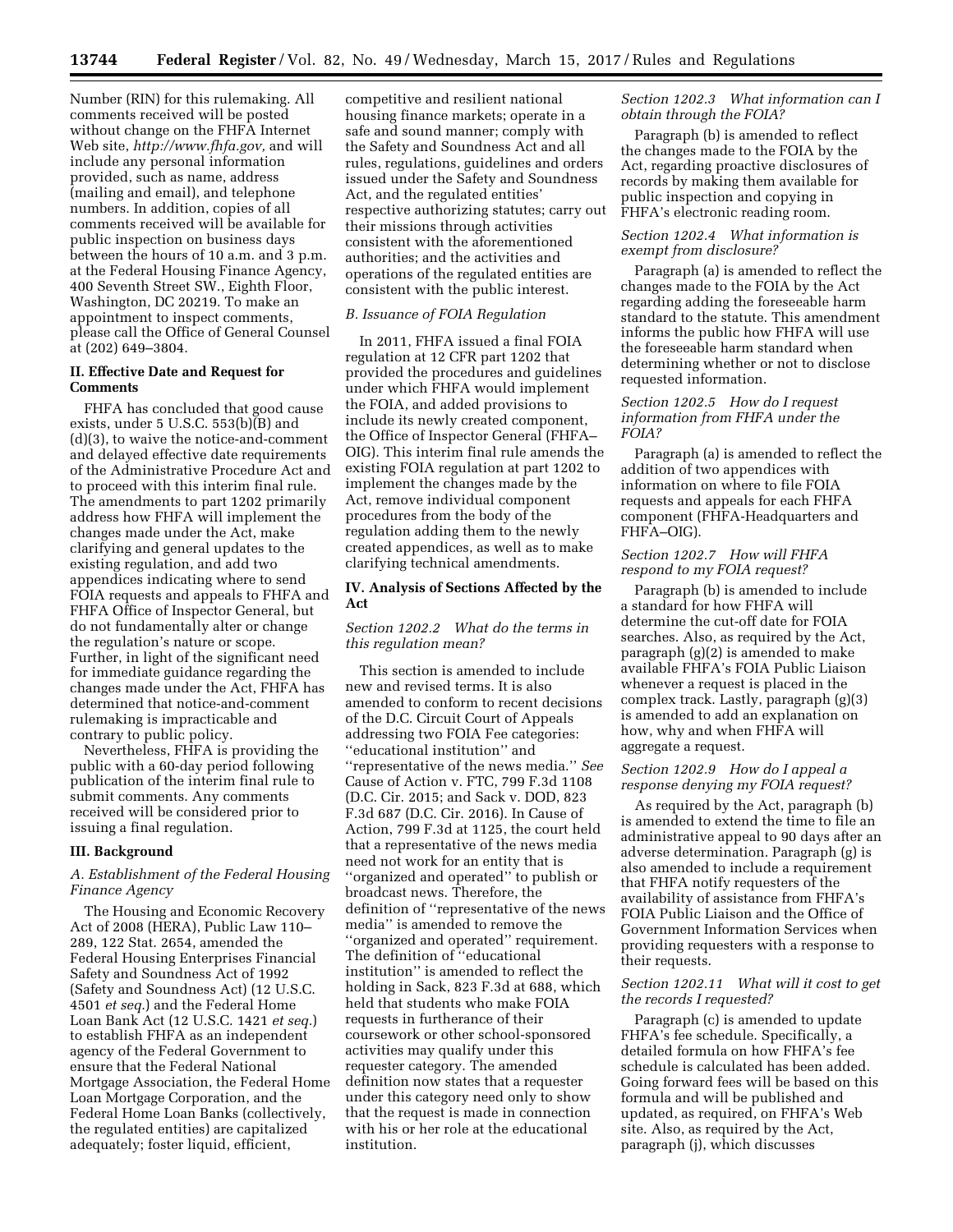restrictions on charging fees when the FOIA's time limits are not met, is amended to reflect changes made by the Act. These changes reflect that agencies may not charge search fees (or duplication fees for representatives of the news media and educational/noncommercial scientific institution requesters) when the agency fails to comply with the FOIA's time limits. The restriction on charging fees is excused and the agency may charge fees as usual when it satisfies one of three exceptions as detailed at 5 U.S.C. 552(a)(4)(A)(vii)(II).

## *Appendices to Part 1202*

These appendices are new and have been added to describe each FHFA component. Each appendix provides specific information regarding that component to notify the public where to submit a FOIA request for records held or maintained at each component and where to file an appeal.

### **V. Regulatory Impacts**

## *Paperwork Reduction Act*

This interim final rule does not contain any information collection requirement that requires the approval of OMB under the Paperwork Reduction Act (44 U.S.C. 3501 *et seq.*).

## *Regulatory Flexibility Act*

The Regulatory Flexibility Act (5 U.S.C. 601 *et seq.*) requires that a regulation that has a significant economic impact on a substantial number of small entities, small businesses, or small organizations must include an initial regulatory flexibility analysis describing the regulation's impact on small entities. Such an analysis need not be undertaken if the agency has certified that the regulation does not have a significant economic impact on a substantial number of small entities (5 U.S.C. 605(b)). FHFA has considered the impact of this interim final rule under the Regulatory Flexibility Act. FHFA certifies that the regulation is not likely to have a significant economic impact on a substantial number of small business entities because the regulation is applicable only to the internal operations and legal obligations of FHFA.

### **List of Subjects in 12 CFR Part 1202**

Appeals, Confidential commercial information, Disclosure, Exemptions, Fees, Final action, Freedom of Information Act, Judicial review, Records, Requests.

## **Authority and Issuance**

Accordingly, for the reasons stated in the Preamble, FHFA is revising part 1202 of Chapter XII of title 12 of the Code of Federal Regulations to read as follows:

## **PART 1202—FREEDOM OF INFORMATION ACT**

Sec.

- 1202.1 Why did FHFA issue this part?<br>1202.2 What do the terms in this part What do the terms in this part mean?
- 1202.3 What information can I obtain through the FOIA?
- 1202.4 What information is exempt from disclosure?
- 1202.5 How do I request information from FHFA under the FOIA?
- 1202.6 What if my request does not have all the information FHFA requires?
- 1202.7 How will FHFA respond to my FOIA request?
- 1202.8 If the requested records contain confidential commercial information, what procedures will FHFA follow?
- 1202.9 How do I appeal a response denying my FOIA request?
- 1202.10 Will FHFA expedite my request or appeal?
- 1202.11 What will it cost to get the records I requested?
- 1202.12 Is there anything else I need to know about FOIA procedures?
- Appendix A to Part 1202—FHFA Headquarters
- Appendix B to Part 1202—FHFA Office of Inspector General

**Authority:** Pub. L. 110–289, 122 Stat. 2654; 5 U.S.C. 301, 552; 12 U.S.C. 4526; E.O. 12600, 52 FR 23781, 3 CFR, 1987 Comp., p. 235; E.O. 13392, 70 FR 75373–75377, 3 CFR, 2006 Comp., p. 216–200.

### **§ 1202.1 Why did FHFA issue this part?**

The Federal Housing Finance Agency (FHFA) issued this regulation to comply with the Freedom of Information Act (FOIA) (5 U.S.C. 552).

(a) The Freedom of Information Act (FOIA) (5 U.S.C. 552), is a Federal law that requires the Federal Government to disclose certain Federal Government records to the public.

(b) This part explains the rules that the FHFA will follow when processing and responding to requests for records under the FOIA. It also explains what you must do to request records from FHFA under the FOIA. You should read this part together with the FOIA, which explains in more detail your rights and the records FHFA may release to you.

(c) If you want to request information about yourself that is contained in a system of records maintained by FHFA, you may do so under the Privacy Act of 1974, as amended (5 U.S.C. 552a). This is considered a first-party or Privacy Act request under the Privacy Act, and you must file your request following FHFA's

Privacy Act regulation at part 1204 of this title. If you file a request for information about yourself, FHFA will process your request under both the FOIA and Privacy Act in order to give you the greatest degree of access to any responsive material.

(d) Notwithstanding the FOIA and this part, FHFA may routinely publish or disclose to the public information without following these procedures.

#### **§ 1202.2 What do the terms in this part mean?**

Some of the terms you need to understand while reading this regulation are—

*Aggregating* means combing multiple requests for documents that could reasonably have been the subject of a single request and which occur within a 30-day period, by a single requester or by a group of requesters acting in concert that would otherwise involve unusual circumstances.

*Appeals Officer or FOIA Appeals Officer* means a person designated by FHFA who processes appeals of denied FOIA requests for FHFA records.

*Chief FOIA Officer* means the designated high-level official within FHFA (FHFA–OIG does not have a separate Chief FOIA Officer) who has overall responsibility for the agency's FOIA program and compliance with the FOIA.

*Confidential commercial information*  means records provided to the Federal Government by a submitter that contain material exempt from release under Exemption 4 of the FOIA, 5 U.S.C. 552(b)(4), because disclosure could reasonably be expected to cause substantial competitive harm.

*Days,* unless stated as ''calendar days,'' are working days and do not include Saturdays, Sundays, and Federal holidays. If the last day of any period prescribed herein falls on a Saturday, Sunday, or Federal holiday, the last day of the period will be the next working day that is not a Saturday, Sunday, or Federal holiday.

*Discretionary release* means disclosure of records or information that would otherwise be exempt from disclosure under the FOIA.

*Direct costs* means the expenses, including contract services and retrieving documents from the National Archives and Records Administration, incurred by FHFA, in searching for, reviewing and/or duplicating records to respond to a request for information. In the case of a commercial use request, the term also means those expenditures FHFA actually incurs in reviewing records to respond to the request. Direct costs include the cost of the time of the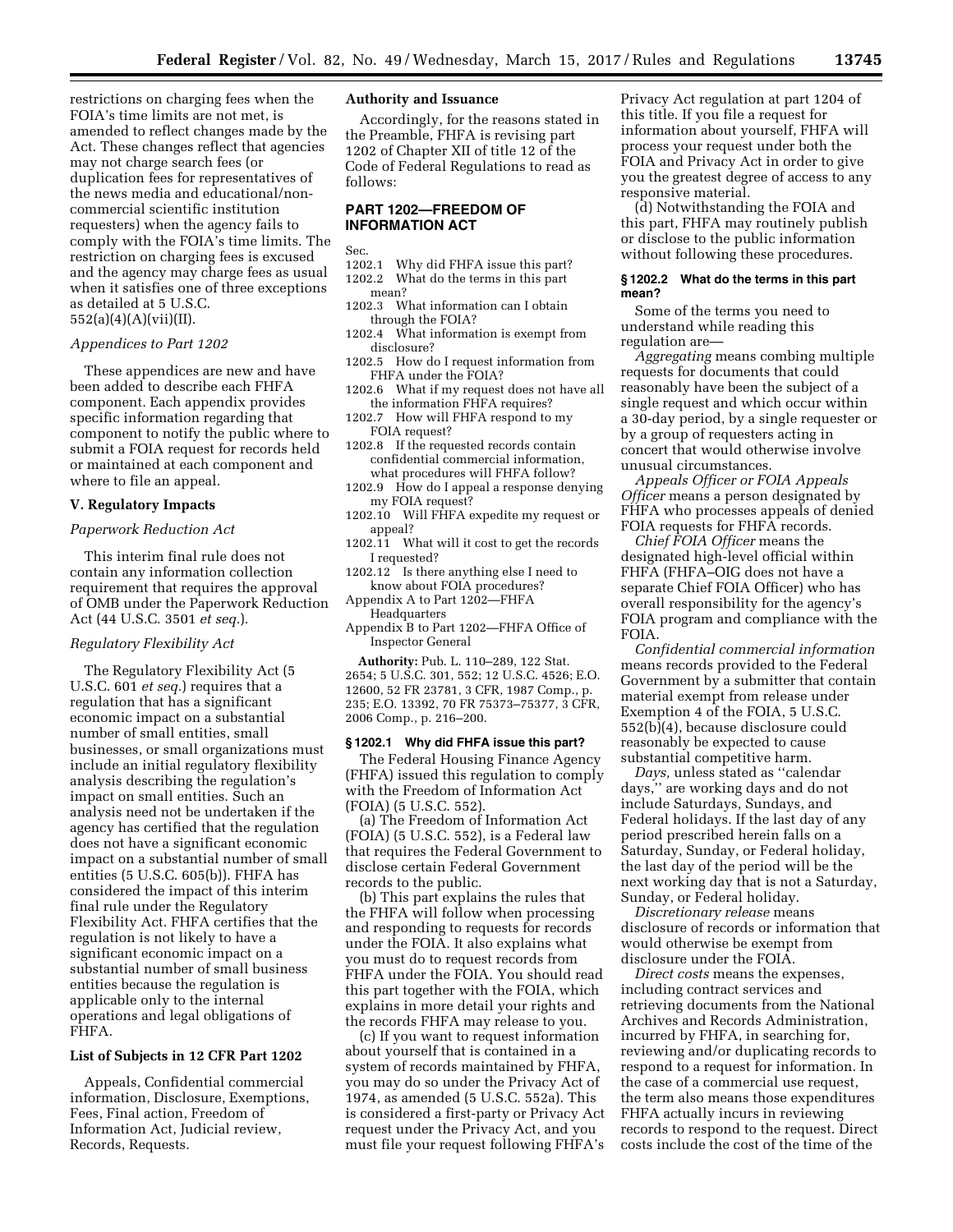employee performing the work, the cost of any computer searches, and the cost of operating duplication equipment. Direct costs do not include overhead expenses such as costs of space, and heating or lighting the facility in which the records are stored.

*Duplication* means reproducing a copy of a record, or of the information contained in it, necessary to respond to a FOIA request. Copies can take the form of paper, audiovisual materials, or electronic records, among others.

*Employee,* for the purposes of this regulation, means any person holding an appointment to a position of employment with FHFA, or any person who formerly held such an appointment; any conservator appointed by FHFA; or any agent or independent contractor acting on behalf of FHFA, even though the appointment or contract has terminated.

*Fee Waiver* means the waiver or reduction of fees if the requester can demonstrate that certain statutory standards are met.

*FHFA* means each separate component designated by the agency as a primary organizational unit that is responsible for processing FOIA requests, as specified in Appendices A and B to this part. FHFA has two components: Federal Housing Finance Agency Headquarters (FHFA–HQ) and FHFA Office of Inspector General (FHFA–OIG).

*FOIA Officer, FOIA Official and Chief FOIA Officer* are persons designated by FHFA to process and respond to requests for FHFA records under the FOIA.

*FOIA Public Liaison* is a person designated by FHFA who is responsible for assisting requesters with their requests.

*Proactive disclosure* means records that are required by the FOIA to be made publicly available, as well as additional records identified as being of interest to the public that are appropriate for public disclosure, and for posting and indexing such records.

*Readily reproducible* means that the requested record or records exist in electronic format and can be downloaded or transferred intact to a computer disk, tape, or another electronic medium with equipment and software currently in use by FHFA.

*Record* means information or documentary material FHFA maintains in any form or format, including electronic, which FHFA—

(1) Created or received under Federal law or in connection with the transaction of public business;

(2) Preserved or determined is appropriate for preservation as evidence of operations or activities of FHFA, or because of the value of the information it contains; and

(3) Controls at the time it receives a request under the FOIA.

*Regulated entities* means the Federal Home Loan Mortgage Corporation, the Federal National Mortgage Association, and the Federal Home Loan Banks.

*Requester* means any person seeking access to FHFA records under the FOIA. A requester falls into one of three categories for the purpose of determining what fees may be charged. The *three* categories are—

(1) *Commercial*—A request that asks for information for a use or a purpose that furthers a commercial, trade, or profit interest, which can include furthering those interests through litigation. A decision to place a requester in the commercial use category will be made on a case-by-case basis based on the requester's intended use of the information;

(2) *Noncommercial*—Three distinct subcategories—

(i) *Educational institution*—Any school that operates a program of scholarly research. A requester in this fee category must show that the request is authorized by, and is made under the auspices of, an educational institution and that the records are not sought for a commercial use, but rather are sought to further scholarly research. To fall with this fee category, the request must serve the scholarly research goals of the institution rather than an individual research goal. A student who makes a request in furtherance of their coursework or other school-sponsored activities and provides a copy of a course syllabus or other reasonable documentation to indicate the research purpose for the request would qualify as part of this fee category;

(ii) *Noncommercial scientific institution*—An institution that is not operated on a ''commercial'' basis, as defined in this section and that is operated solely for the purpose of conducting scientific research the results of which are not intended to promote any particular product or industry. A request in this category must show that the request is authorized by and is made under the auspices of a qualifying institution and that the records are sought to further scientific research and are not for a commercial use; or

(iii) *Representative of the news media*—Any person or entity that publishes or broadcasts news to the public, actively gathers information of potential interest to a segment of the public, uses its editorial skills to turn the raw materials into distinct work,

and distributes that work to an audience. The term ''news'' means information that is about current events or that would be of current interest to the public; and

(3) *Other*—All requesters who do not fall within either of the preceding two categories.

*Requester Service Centers* serve as the primary contacts for a requester when the requester has questions, is seeking information about how the FOIA works, or to check the status of their request.

*Review* means the examination of a record located in response to a request in order to determine whether any portion of it is exempt from disclosure. Review time includes processing any record for disclosure, such as doing all that is necessary to prepare the record for disclosure, including the process of redacting the record and marking the appropriate exemptions. Review costs are properly charged even if a record ultimately is not disclosed. Review time also includes time spent both obtaining and considering any formal objection to disclosure made by a confidential commercial information submitter under § 1202.8(f) of this part.

*Search* means the process of looking for and retrieving records or information responsive to a request, whether manually or by electronic means. Search time includes a page-by-page or line-byline identification of information within a record and the reasonable efforts expanded to locate and retrieve information from electronic records.

*Submitter* means any person or entity providing confidential information to the Federal Government. The term ''submitter'' includes, but is not limited to corporations, state governments, and foreign governments.

*Unusual circumstances* means the need to—

(1) Search for and collect records from agencies, offices, facilities, or locations that are separate from the office processing the request;

(2) Search for, collect, and appropriately examine a voluminous amount of separate and distinct records in order to process a single request; or

(3) Consult with another agency or among two or more components of the FHFA that have a substantial interest in the determination of a request.

### **§ 1202.3 What information can I obtain through the FOIA?**

(a) *General.* You may request that FHFA disclose to you its records on a subject of interest to you. The FOIA only requires the disclosure of records. It does not require FHFA to create compilations of information or to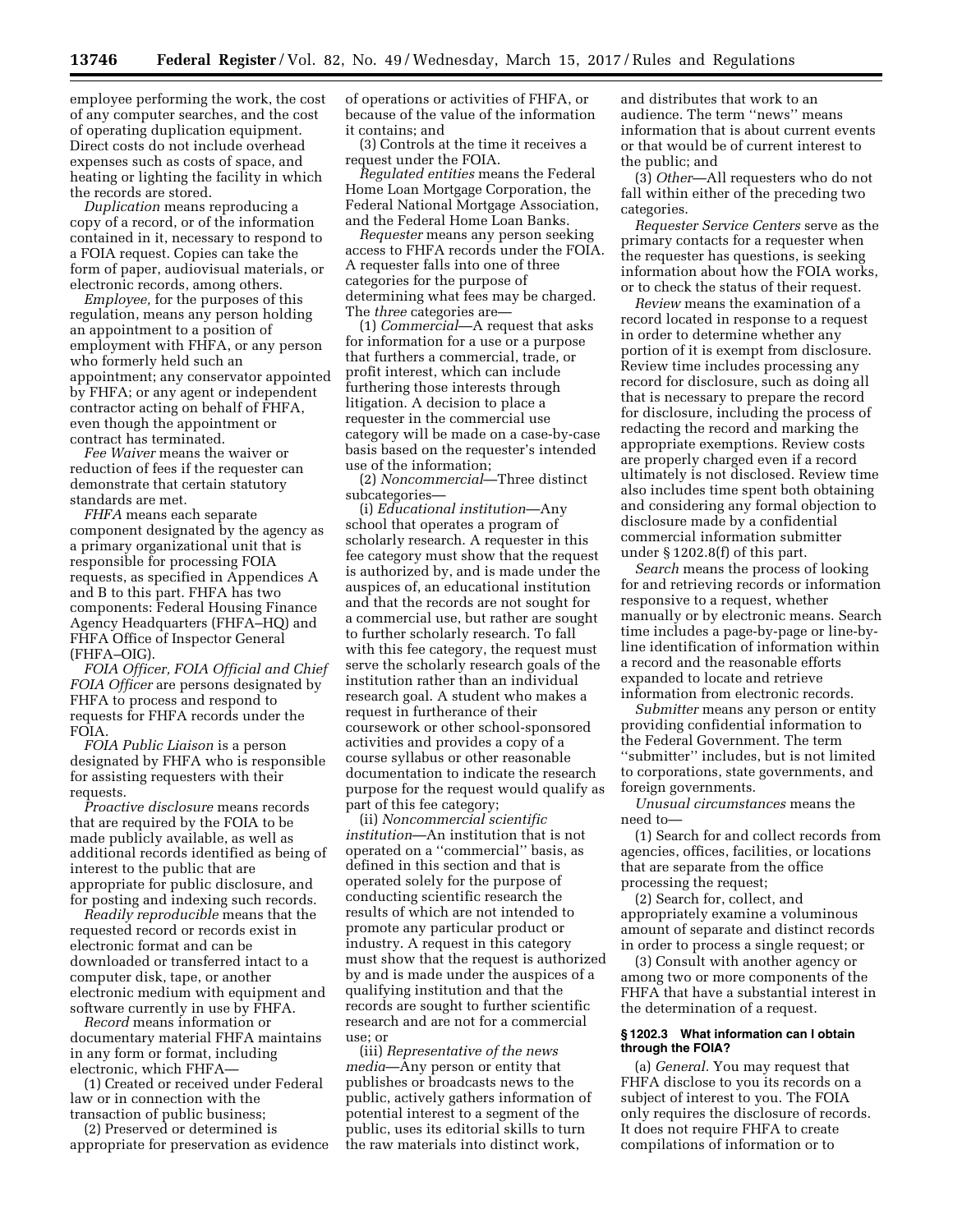provide narrative responses to questions or queries.

(b) *Proactive disclosure.* FHFA will make available for public inspection and copying in its electronic reading room the following records:

(1) Final opinions or orders made in the adjudication of cases;

(2) Statements of policy and interpretation adopted by FHFA that are not published in the **Federal Register**;

(3) Administrative staff manuals and instructions to staff that affect a member of the public and are not exempt from disclosure under the FOIA;

(4) Copies of all records, regardless of form or format, that have been released to any person under 5 U.S.C. 552(a)(3), that because of the nature of their subject matter, FHFA determines have become or are likely to become the subject of subsequent requests for substantially the same records, or that have been requested 3 or more times; and

(5) A general index of the records referred to in paragraph (b)(4) of this section.

(c) *Reading rooms.* FHFA maintains an electronic reading room. FHFA will ensure that its reading room is reviewed and updated on an ongoing basis. See the Appendices to this part for location and contact information for FHFA–HQ and FHFA–OIG respective reading rooms.

### **§ 1202.4 What information is exempt from disclosure?**

(a) *General.* Unless the Director of FHFA or his or her designee, or any regulation or statute specifically authorizes disclosure, FHFA will not release records if it reasonably foresees that disclosure would harm an interest protected by one or more of the following—

(1) Specifically authorized under criteria established by an Executive Order to be kept secret in the interest of national defense or foreign policy, and in fact is properly classified pursuant to such Executive Order;

(2) Related solely to FHFA's internal personnel rules and practices;

(3) Specifically exempted from disclosure by statute (other than 5 U.S.C. 552a), provided that such statute—

(i) Requires that the matters be withheld from the public in such a manner as to leave no discretion on the issue, or

(ii) Establishes particular criteria for withholding or refers to particular types of matters to be withheld;

(4) Trade secrets and commercial or financial information obtained from a person and privileged or confidential;

(5) Contained in inter-agency or intraagency memoranda or letters that would not be available by law to a private party in litigation with FHFA; provided that the deliberative process privilege shall not apply to records created 25 years or more before the date on which the records were requested.

(6) Contained in personnel, medical or similar files (including financial files) the disclosure of which would constitute a clearly unwarranted invasion of personal privacy;

(7) Compiled for law enforcement purposes, but only to the extent that the production of such law enforcement records or information—

(i) Could reasonably be expected to interfere with enforcement proceedings;

(ii) Would deprive a person of a right to fair trial or an impartial adjudication;

(iii) Could reasonably be expected to constitute an unwarranted invasion of personal privacy;

(iv) Could reasonably be expected to disclose the identity of a confidential source, including a State, local, or foreign agency or authority or any private institution or an entity that is regulated and examined by FHFA that furnished information on a confidential basis, and, in the case of a record compiled by a criminal law enforcement authority in the course of a criminal investigation or by an agency conducting a lawful national security intelligence investigation, information furnished by a confidential source;

(v) Would disclose techniques and procedures for law enforcement investigations or prosecutions, or would disclose guidelines for law enforcement investigations or prosecutions if such disclosure could reasonably be expected to risk circumvention of the law; or

(vi) Could reasonably be expected to endanger the life or physical safety of any individual.

(8) Contained in or related to examination, operating, or condition reports that are prepared by, on behalf of, or for the use of an agency responsible for the regulation or supervision of financial institutions; or

(9) Geological and geophysical information and data, including maps, concerning wells.

(b) *Discretion to apply exemptions.*  Although records or parts of records may be exempt from disclosure, FHFA may elect under the circumstances of any particular request not to apply an exemption. This election does not generally waive the exemption and it does not have precedential effect. FHFA may still apply an exemption to any other records or portions of records, regardless of when the request is received.

(c) *Redacted portion.* If a requested record contains exempt information and information that can be disclosed and the portions can reasonably be segregated from each other, the disclosable portion of the record will be released to the requester after FHFA deletes the exempt portions. If it is technically feasible, FHFA will indicate the amount of the information deleted at the place in the record where the deletion is made and include a notation identifying the exemption that was applied, unless including that indication would harm an interest protected by an exemption.

(d) *Exempt and redacted material.*  FHFA is not required to provide an itemized index correlating each withheld document (or redacted portion) with a specific exemption justification.

(e) *Disclosure to Congress.* This section does not allow FHFA to withhold any information from, or to prohibit the disclosure of any information to, Congress or any Congressional committee or subcommittee.

### **§ 1202.5 How do I request information from FHFA under the FOIA?**

(a) *Where to send your request.* FHFA has a decentralized system for processing FOIA requests, made up of two components. To make a request for FHFA records, the FOIA request must be in writing. A requester must write directly to the FOIA office of the component that maintains the records being sought. The Appendices to this part contain the respective location and contact information for submitting a FOIA request for each FHFA component.

(b) *Provide your name and address.*  Your request must include your full name, your address and, if different, the address at which the component is to notify you about your request, a telephone number at which you can be reached during normal business hours, and an electronic mail address, if any.

(c) *Request is under the FOIA.* Your request must have a statement identifying it as being made under the FOIA.

(d) *Your FOIA status.* Your request should include a statement specifically identifying your status as a ''commercial use'' requester, an ''educational institution'' requester, a ''noncommercial scientific institution'' requester, or a ''representative of the news media'' for the purposes of the fee provisions of the FOIA.

(e) *Describing the records you request.*  You must describe the records that you seek in enough detail to enable FHFA to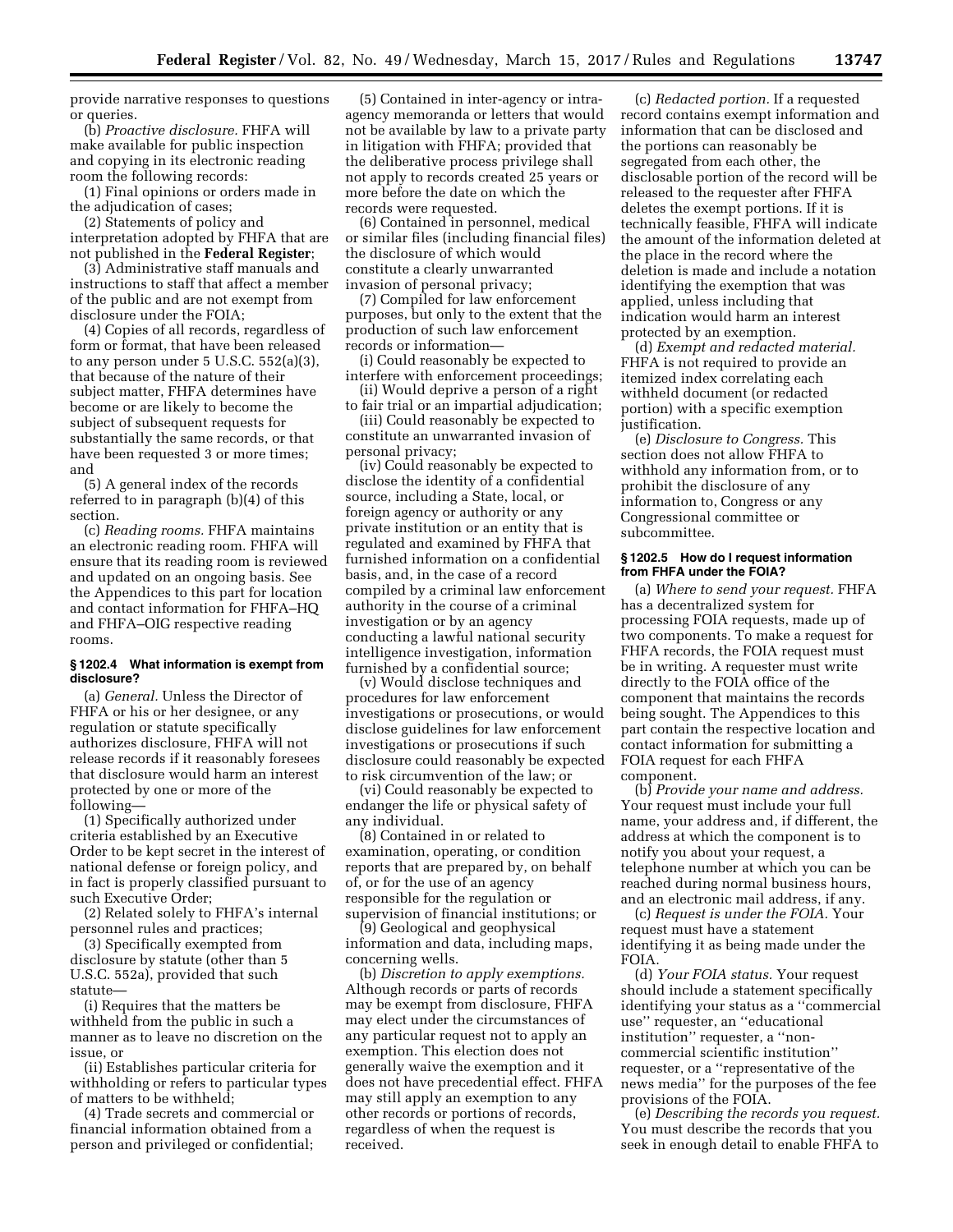search for and locate the records with a reasonable amount of effort. Your request must include as much specific information as possible that you know about each record in your request, such as the date, title, name, author, recipient, subject matter, file designations, or the description of the record.

(f) *How you want the records produced to you.* Your request must state in what form or format you want FHFA to furnish the releasable records, *e.g.,* hardcopy, electronic, etc.

(g) *Agreement to pay fees.* In your FOIA request you must agree to pay all applicable fees charged under § 1202.11 of this part, up to \$100.00, unless you seek a fee waiver. When making a request, you may specify a higher or lower amount you will pay without consultation. Your inability to pay a fee does not justify granting a fee waiver. The fact that FHFA withholds all responsive documents or does not locate any documents responsive to your request, does not mean that you are not responsible for paying applicable fees. Your FOIA request will not be considered received by FHFA until your fee agreement, in writing, is received.

(h) *Valid requests.* FHFA will only process valid requests. A valid request must meet all the requirements of this part.

## **§ 1202.6 What if my request does not have all the information FHFA requires?**

If FHFA determines that your request does not reasonably describe the records you seek, is overly broad, unduly burdensome to process, cannot yet be processed for reasons related to fees, or lacks required information, you will be informed in writing why your request cannot be processed. You will be given 15 calendar days to modify your request to meet all requirements. This request for additional information tolls the time period for FHFA to respond to your request under § 1202.7 of this part.

(a) If you respond with all the necessary information, FHFA will process this response as a new request and the time period for FHFA to respond to your request will start from the date the additional information is actually received by FHFA.

(b) If you do not respond or provide additional information within the time allowed, or if the additional information you provide is still incomplete or insufficient, FHFA will consider your request withdrawn and will notify you that it will not be processed.

## **§ 1202.7 How will FHFA respond to my FOIA request?**

(a) *Authority to grant or deny requests.* The FOIA Officer, FOIA Official, and the Chief FOIA Officer are authorized to grant or deny any request for FHFA records.

(b) *Designated standard* ''*cut-off*'' *date for searches.* In determining which records are responsive to a request, FHFA will include only records in its possession as of the date the FOIA request is received.

(c) *Multi-Track request processing.*  FHFA uses a multi-track system to process FOIA requests. This means that a FOIA request is processed based on its complexity. When FHFA receives your request, it is assigned to a Standard Track or Complex Track. FHFA will notify you if your request is assigned to the Complex Track as described in paragraph (g) of this section.

(1) *Standard Track.* FHFA assigns FOIA requests that are routine and require little or no search time, review, or analysis to the Standard Track. FHFA responds to these requests in the order in which they are received and normally responds within 20 days after receipt. If FHFA determines while processing your Standard Track request, that it is more appropriately a Complex Track request, it will be reassigned to the Complex Track and you will be notified as described in paragraph (g) of this section.

(2) *Complex Track.* (i) FHFA assigns requests that are non-routine to the Complex Track. Complex Track requests are those to which FHFA determines that the request and/or response may—

(A) Be voluminous;

(B) Involve two or more FHFA components or units;

(C) Require consultation with other agencies or entities;

(D) Require searches of archived documents;

(E) Seek confidential commercial information as described in § 1202.8 of this part;

(F) Require an unusually high level of effort to search for, review and/or duplicate records; or

(G) Cause undue disruption to the day-to-day activities of FHFA in regulating and supervising the regulated entities or in carrying out its statutory responsibilities.

(ii) FHFA will respond to Complex Track requests as soon as reasonably possible, regardless of the date of receipt.

(d) *Referrals to other agencies.* If you submit a FOIA request that seeks records originating in another Federal Government agency, FHFA will refer your request or a portion of your

request, as applicable, to the other agency for response. FHFA will provide you notice of the referral, what portion of the request was referred, and the name of the other agency and relevant contact information.

(e) *Responses to FOIA requests.* FHFA will respond to your request by granting or denying it in full, or by granting and denying it in part. The response will be in writing. In determining which records are responsive to your request, FHFA will conduct a search for records in its possession as of the date of your request.

(1) *Requests that are granted.* If FHFA grants your request, the response will include the requested records or details about how FHFA will provide them to you and the amount of any fees charged.

(2) *Requests that are denied, or granted and denied in part.* If FHFA denies your request in whole or in part because a requested record does not exist or cannot be located, is not readily reproducible in the form or format you sought, is not subject to the FOIA, or is exempt from disclosure, the written response will include the requested releasable records, if any, the amount of any fees charged, the reasons for denial, and a notice and description of your right to file an administrative appeal under § 1202.9 of this part.

(f) *Format and delivery of disclosed records.* If FHFA grants, in whole or in part, your request for disclosure of records under the FOIA, the records may be made available to you in the form or format you requested, if they are readily reproducible in that form or format. The records will be sent to the address you provided by regular U.S. mail or by electronic mail unless alternate arrangements are made by mutual agreement, such as your agreement to pay express or expedited delivery service fees, or to pick up records at FHFA offices.

(g) *Extensions of time.* (1) In unusual circumstances, FHFA may extend the Standard Track time limit in paragraph (c)(1) of this section for no more than 10 days and notify you of—

(i) The reason for the extension; and (ii) The date on which the

determination is expected.

(2) For requests in the Complex Track, FHFA will make available its FOIA Public Liaison or other FOIA contact to assist you in modifying or reformulating your request so that it may be processed on the Standard Track. If the request cannot be modified or reformulated to permit processing on the Standard Track, FHFA will notify you regarding an alternative time period for processing the request.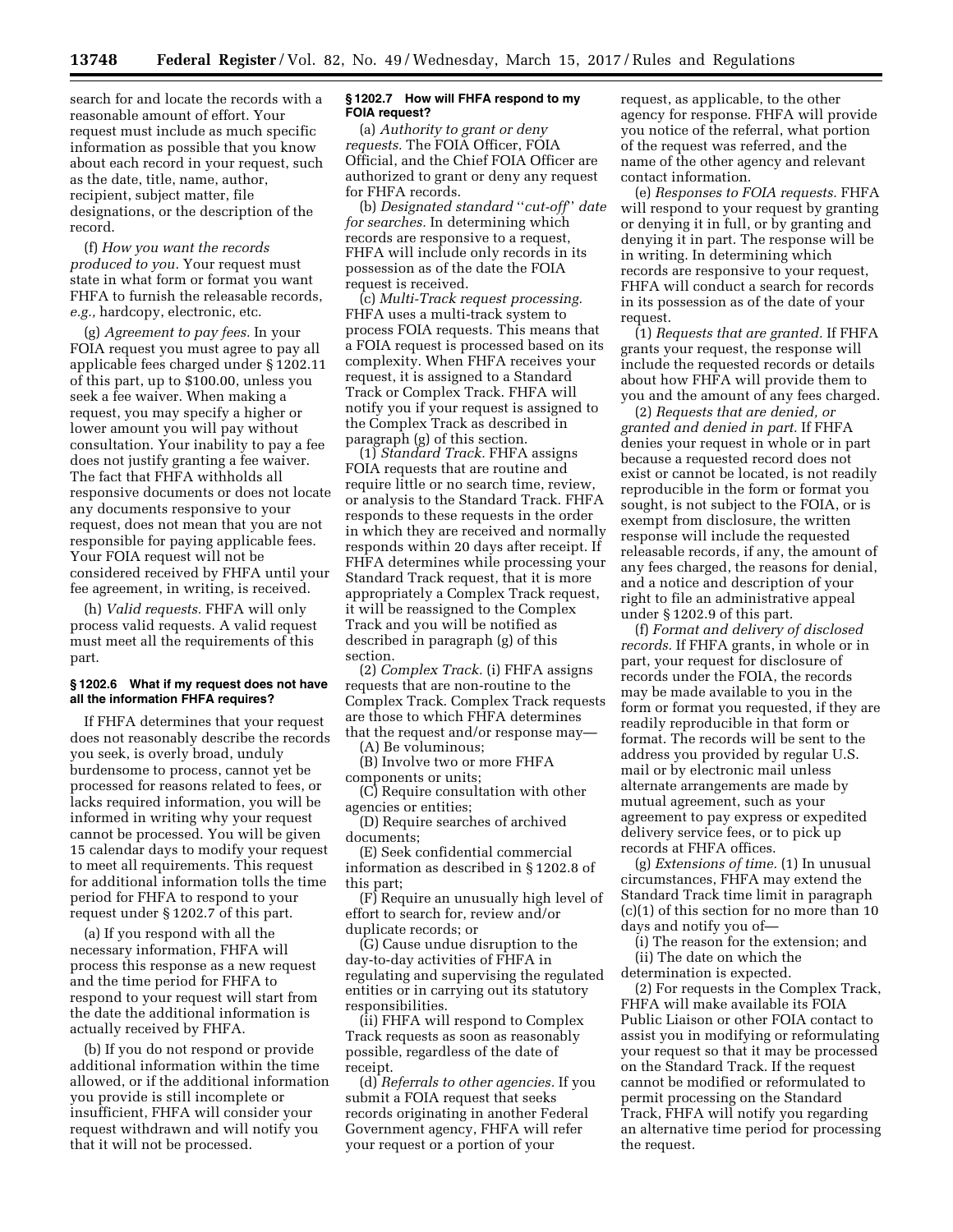(3) For the purpose of satisfying unusual circumstances under the FOIA, FHFA may aggregate requests in cases where it reasonably appears that multiple requests, submitted either by a requester or by a group of requesters acting in concert, constitute a single request that would otherwise involve unusual circumstances. FHFA will not aggregate multiple requests that involve unrelated matters.

## **§ 1202.8 If the requested records contain confidential commercial information, what procedures will FHFA follow?**

(a) *General.* FHFA will not disclose confidential commercial information in response to your FOIA request except as described in this section.

(b) *Designation of confidential commercial information.* Submitters of commercial information must use goodfaith efforts to designate, by appropriate markings or written request, either at the time of submission or at a reasonable time thereafter, those portions of the information they deem to be protected under 5 U.S.C. 552(b)(4) and § 1202.4(a)(4) of this part. Any such designation will expire 10 years after the records are submitted to the Federal Government, unless the submitter requests, and provides reasonable justification for a designation period of longer duration.

(c) *Pre-Disclosure Notification.* Except as provided in paragraph (e) of this section, if your FOIA request encompasses confidential commercial information, FHFA will, prior to disclosure of the information and to the extent permitted by law, provide prompt written notice to a submitter that confidential commercial information was requested when—

(1) The submitter has in good faith designated the information as confidential commercial information protected from disclosure under 5 U.S.C. 552(b)(4) and § 1202.4(a)(4) of this part; or

(2) FHFA has reason to believe that the request seeks confidential commercial information, the disclosure of which may result in substantial competitive harm to the submitter.

(d) *Content of Pre-Disclosure Notification.* When FHFA sends a Pre-Disclosure Notification to a submitter, it will contain—

(1) A description of the confidential commercial information requested or copies of the records or portions thereof containing the confidential business information; and

(2) An opportunity to object to disclosure within 10 days or such other time period that FHFA may allow by providing to FHFA a detailed written

statement demonstrating all reasons the submitter opposes disclosure.

(e) *Exceptions to Pre-Disclosure Notification.* FHFA is not required to send a Pre-Disclosure Notification if—

(1) FHFA determines that information should not be disclosed;

(2) The information has been published lawfully or has been made officially available to the public;

(3) Disclosure of the information is required by law, other than the FOIA;

(4) The information requested is not designated by the submitter as confidential commercial information pursuant to this section; or

(5) The submitter's designation, under paragraph (b) of this section, appears on its face to be frivolous; except that FHFA will provide the submitter with written notice of any final decision to disclose the designated confidential commercial information within a reasonable number of days prior to a specified disclosure date.

(f) *Submitter's objection to disclosure.*  A submitter may object to disclosure within 10 days after the date of the Pre-Disclosure Notification, or such other time period that FHFA may allow, by delivering to FHFA a written statement demonstrating all grounds on which it opposes disclosure, and all reasons supporting its contention that the information should not be disclosed. The submitter's objection must contain a certification by the submitter, or an officer or authorized representative of the submitter, that the grounds and reasons presented are true and correct to the best of the submitter's knowledge. The submitter's objection may itself be subject to disclosure under the FOIA.

(g) *Notice of Intent to disclose information.* FHFA will carefully consider all grounds and reasons provided by a submitter objecting to disclosure. If FHFA decides to disclose the information over the submitter's objection, the submitter will be provided with a written Notice of Intent to disclose at least 10 days before the date of disclosure. The written Notice of Intent will contain—

(1) A statement of the reasons why the information will be disclosed;

(2) A description of the information to be disclosed; and

(3) A specific disclosure date.

(h) *Notice to requester.* FHFA will give a requester whose request encompasses confidential commercial information—

(1) A written notice that the request encompasses confidential commercial information that may be exempt from disclosure under 5 U.S.C. 552(b)(4) and § 1202.4(a)(4) of this part and that the submitter of the information has been

given a Pre-Disclosure Notification with the opportunity to comment on the proposed disclosure of the information; and

(2) A written notice that a Notice of Intent to disclose has been provided to the submitter, and that the submitter has 10 days, or such other time period that FHFA may allow, to respond.

(i) *Notice of FOIA lawsuit.* FHFA will promptly notify the submitter whenever a requester files suit seeking to compel disclosure of the submitter's confidential commercial information. FHFA will promptly notify the requester whenever a submitter files suit seeking to prevent disclosure of information.

### **§ 1202.9 How do I appeal a response denying my FOIA request?**

(a) *Right of appeal.* If FHFA denied your request in whole or in part, you may appeal the denial by writing directly to the appropriate FHFA component specified in the Appendices to this part.

(b) *Timing, form, content, and receipt of an appeal.* Your written appeal must be postmarked or submitted within 90 calendar days of the date of the decision by FHFA denying, in whole or in part, your request. Your appeal must include a copy of the initial request, a copy of the letter denying the request in whole or in part, and a statement of the circumstances, reasons, or arguments you believe support disclosure of the requested record(s). FHFA will not consider an improperly addressed appeal to have been received for the purposes of the 20-day time period of paragraph (d) of this section until it is actually received by the correct FHFA component.

(c) *Extensions of time to appeal.* If you need more time to file your appeal, you may request, in writing, an extension of time of no more than 10 calendar days in which to file your appeal, but only if your request is made within the original 90-calendar day time period for filing the appeal. Granting such an extension is in the sole discretion of the designated component Appeals Officer.

(d) *Final action on appeal.* FHFA's determination on your appeal will be in writing, signed by the designated component Appeals Officer, and sent to you within 20 days after the appeal is received, or by the last day of the last extension under paragraph (e) of this section. The determination of an appeal is the final action of FHFA on a FOIA request. A determination may—

(1) Affirm, in whole or in part, the initial denial of the request and may include a brief statement of the reason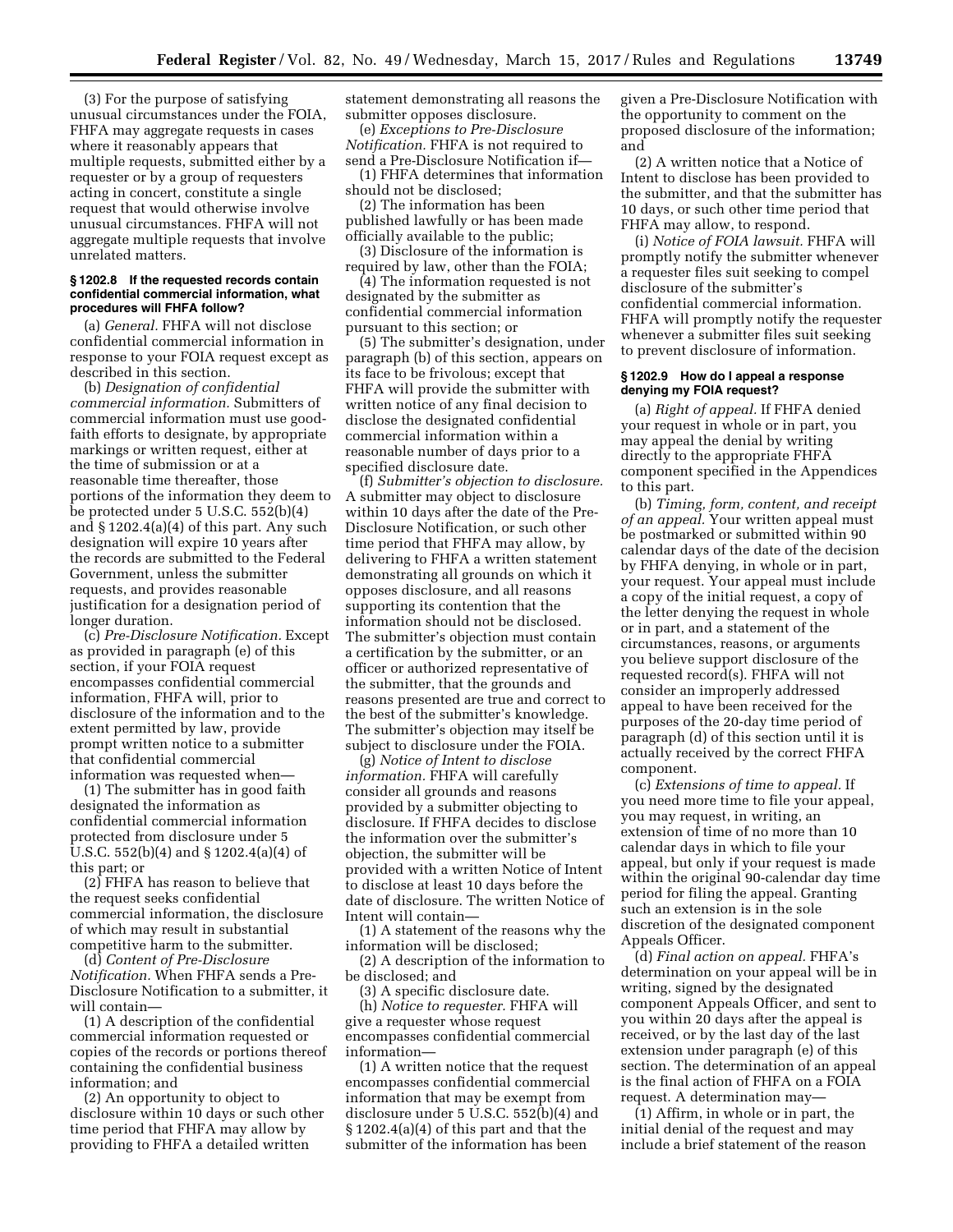or reasons for the decision, including each FOIA exemption relied upon;

(2) Reverse, in whole or in part, the denial of a request in whole or in part, and require the request to be processed promptly in accordance with the decision; or

(3) Remand a request to FHFA, as appropriate, for re-processing.

(e) *Notice of delayed determinations on appeal.* If FHFA cannot send a final determination on your appeal within the 20-day time limit, the designated component Appeals Officer will continue to process the appeal and upon expiration of the time limit, will inform you of the reason(s) for the delay and the date on which a determination may be expected. In this notice of delay, the appropriate FHFA component Appeals Officer may request that you forebear seeking judicial review until a final determination is made.

(f) *Judicial review.* If the denial of your request for records is upheld in whole or in part, or if a determination on your appeal has not been sent at the end of the 20-day period in paragraph (d) of this section, or the last extension thereof, you may seek judicial review under 5 U.S.C. 552(a)(4). Before seeking review by a court of FHFA's adverse determination, a requester generally must first submit a timely administrative appeal.

(g) *Additional resource.* To aid the requester, the FOIA Public Liaison is available and will assist in the resolution of any disputes. Also, the National Archives and Records Administration (NARA), Office of Government Information Services (OGIS) offers non-compulsory, nonbinding mediation services to resolve FOIA disputes. If you need information regarding the OGIS and/or the services it offers, please contact OGIS directly at Office of Government Information Services, National Archives and Records Administration, 8601 Adelphi Road-OGIS, College Park, MD 20740–6001; email: *[ogis@nara.gov](mailto:ogis@nara.gov)*; phone: (202) 741– 5770; toll-free: 1–(877) 684–6448; or facsimile at (202) 741–5769. This information is provided as a public service only. By providing this information, FHFA does not commit to refer disputes to OGIS, or to defer to OGIS' mediation decisions in particular cases.

## **§ 1202.10 Will FHFA expedite my request or appeal?**

(a) *Request for expedited processing.*  You may request, in writing, expedited processing of an initial request or of an appeal. FHFA may grant expedited processing, and give your request or appeal priority if your request for

expedited processing demonstrates a compelling need by establishing one or more of the following—

(1) Circumstances in which the lack of expedited treatment could reasonably be expected to pose an imminent threat to the life or physical safety of an individual;

(2) An urgency to inform the public about an actual or alleged Federal Government activity if you are a person primarily engaged in disseminating information;

(3) The loss of substantial due process or rights;

(4) A matter of widespread and exceptional media interest in which there exists possible questions about the Federal Government's integrity, affecting public confidence; or

(5) Humanitarian need.

(b) *Certification of compelling need.*  Your request for expedited processing must include a statement certifying that the reason(s) you present demonstrate a compelling need are true and correct to the best of your knowledge.

(c) *Determination on request.* FHFA will notify you within 10 days of receipt of your request whether expedited processing has been granted. If a request for expedited treatment is granted, the request will be given priority and will be processed as soon as practicable. If a request for expedited processing is denied, any appeal of that decision under § 1202.9 of this part will be acted on expeditiously.

### **§ 1202.11 What will it cost to get the records I requested?**

(a) *Assessment of fees, generally.*  FHFA will assess you for fees covering the direct costs of responding to your request and costs for duplicating records, except as otherwise provided in a statute with respect to the determination of fees that may be assessed for disclosure, search time, or review of particular records.

(b) *Assessment of fees, categories of requesters.* The fees that FHFA may assess vary depending on the type of request or the type of requester you are—

(1) *Commercial use.* If you request records for a commercial use, the fees that FHFA may assess are limited to FHFA's operating costs incurred for document search, review, and duplication.

(2) *Educational institution, noncommercial scientific institution, or representative of the news media.* If you are not requesting records for commercial use and you are an educational institution or a noncommercial scientific institution, whose purpose is scholarly or scientific

research, or a representative of the news media, the fees that may be assessed are limited to standard reasonable charges for duplication in excess of 100 pages or an electronic equivalent of 100 pages.

(3) *Other.* If neither paragraph (b)(1) nor paragraph (b)(2) of this section applies, the fees assessed are limited to the costs for document searching in excess of two hours and duplication in excess of 100 pages, or an electronic equivalent of 100 pages.

(c) *Fee schedule.* FHFA will charge fees for processing requests under the FOIA in accordance with the provisions of this section and OMB guidelines (basic pay plus 16 percent). There are three different groups of grades typically involved in processing FOIA requests: Personnel in grades EL–6 to EL–9; personnel in grades EL–10 to EL–13; and personnel EL–14 and above. FHFA's Web site, *[www.fhfa.gov,](http://www.fhfa.gov)* will contain current rates for search and review fees for each group. The rates will be updated as salaries change and will be determined by using the formula in this regulation. The formula is the sum of the mid-point of each grade divided by the number of grades in each category divided by 2088 and then multiplied by 1.16.1 Fees for searches of computerized records are based on the actual cost to FHFA. For requests that require the retrieval of records stored by FHFA at a Federal records center operated by the National Archives and Records Administration, FHFA will charge additional costs in accordance with the Transaction Billing Rate Schedule established by NARA.

(d) *Notice of anticipated fees in excess of \$100.00.* When FHFA determines or estimates that the fees chargeable to you will exceed \$100.00, you will be notified of the actual or estimated amount of fees you will incur, unless you earlier indicated your willingness to pay fees as high as those anticipated. When you are notified that the actual or estimated fees exceed \$100.00, your request will be tolled until you agree to pay, in writing, the anticipated total fee.

(e) *Advance payment of fees.* FHFA may request that you pay estimated fees or a deposit in advance of responding to your request. If FHFA requests advance payment or a deposit, your request will not be considered received by FHFA until the advance payment or deposit is received. FHFA will request advance payment or a deposit if—

(1) The fees are likely to exceed \$500.00. FHFA will notify you of the

<sup>1</sup>Example of the rate formula is as follows: For 2016, EL–6 to EL–9 is [(\$55,769 + \$63,554 + \$71,816 + \$81,152)/4][1/2088 hours per year][1.16 OMB markup factor] = \$37.82 per hour.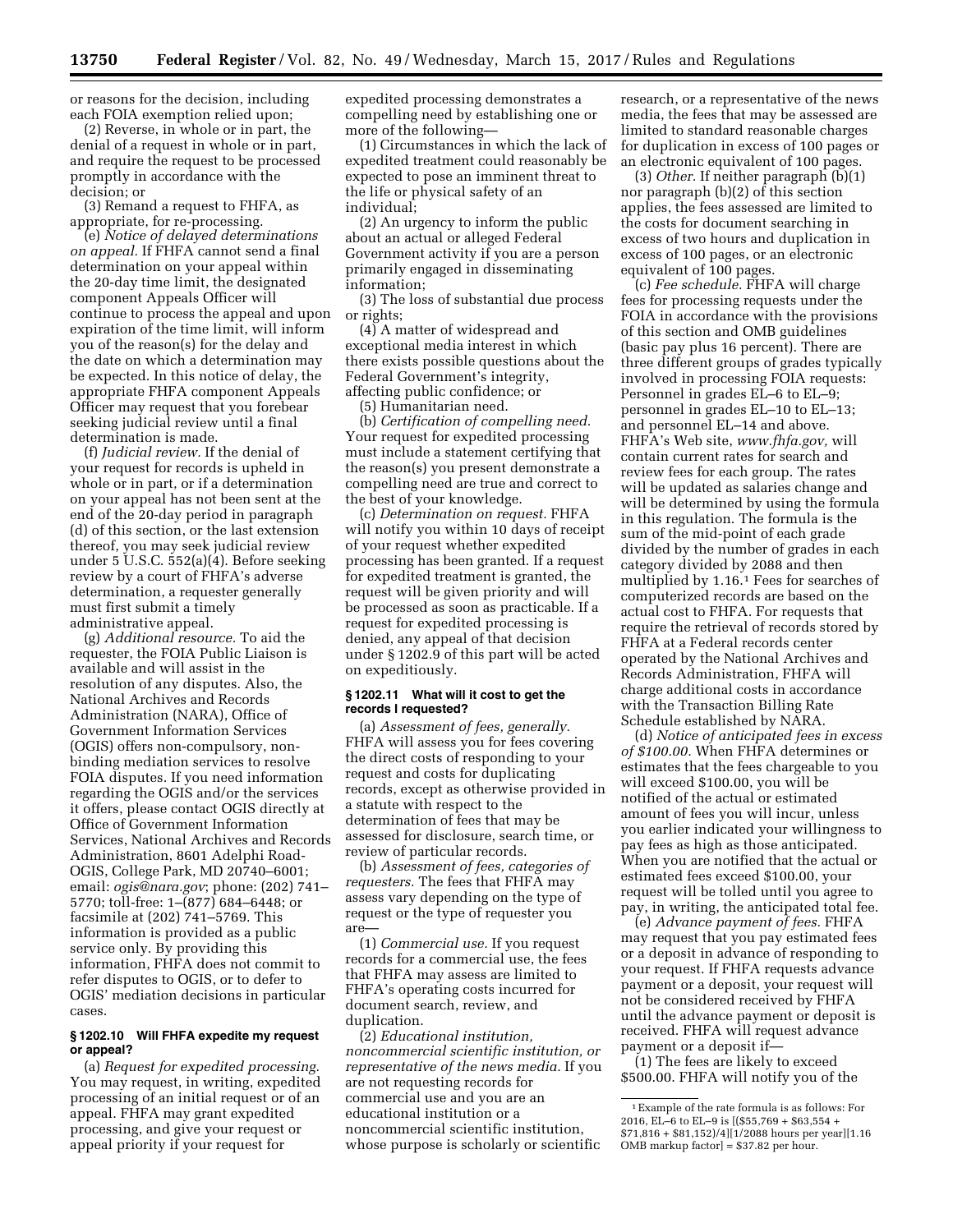likely cost and obtain from you satisfactory assurance of full payment if you have a history of prompt payment of FOIA fees to FHFA;

(2) You do not have a history of payment, or if the estimate of fees exceeds \$1,000.00, FHFA may require an advance payment of fees in an amount up to the full estimated charge that will be incurred;

(3) You previously failed to pay a fee to FHFA in a timely fashion, *i.e.,* within 30 calendar days of the date of a billing, FHFA may require you to make advance payment of the full amount of the fees anticipated before processing a new request or finishing processing of a pending request; or

(4) You have an outstanding balance due from a prior request. FHFA may require you to pay the full amount owed plus any applicable interest, as provided in paragraph (f) of this section, or demonstrate that the fee owed has been paid, as well as payment of the full amount of anticipated fees before processing your request.

(f) *Interest.* FHFA may charge you interest on an unpaid bill starting on the 31st calendar day following the day on which the bill was sent. Once a fee payment has been received by FHFA, even if not processed, FHFA will stay the accrual of interest. Interest charges will be assessed at the rate prescribed by 31 U.S.C. 3717 and will accrue from the date of the billing.

(g) *FHFA assistance to reduce costs.* If FHFA notifies you of estimated fees exceeding \$100.00 or requests advance payment or a deposit, you will have an opportunity to consult with FHFA FOIA staff to modify or reformulate your request to meet your needs at a lower cost.

(h) *Fee waiver requests.* You may request a fee waiver in accordance with the FOIA and this regulation. Requests for a waiver of fees should be made at the time you submit your FOIA request. FHFA may grant your fee waiver request if disclosure of the information is in the public interest because it is likely to contribute significantly to public understanding of the operations or activities of the Federal Government and is not primarily in the commercial interest of the requester. In submitting a fee waiver request, you must address the following six factors—

(1) Whether the subject of the requested records concerns the operations or activities of the Federal Government;

(2) Whether the disclosure is likely to contribute to an understanding of Federal Government operations or activities;

(3) Whether disclosure of the requested information will contribute to public understanding;

(4) Whether the disclosure is likely to contribute significantly to public understanding of Federal Government operations or activities;

(5) Whether the requester has a commercial interest that would be furthered by the requested disclosure; and

(6) Whether the magnitude of the identified commercial interest of the requester is sufficiently large, in comparison with the public interest in disclosure, that disclosure is primarily in the commercial interest of the requester.

(i) *Fee Waiver determination.* FHFA will notify you within 20 days of receipt of your request whether the fee waiver has been granted. A request for fee waiver that is denied may only be appealed when a final decision has been made on the initial FOIA request.

(j) *Restrictions on charging fees.* If FHFA fails to comply with the time limits in which to respond to a request, and if no unusual or exceptional circumstances, as those terms are defined by the FOIA, apply to the processing of the request, FHFA may not charge search fees, or in the instance of requests from requesters described in paragraph (b)(2) of this section, may not charge duplication fees. *See* 5 U.S.C. 552(a)(4)(A)(viii).

(k) The FOIA Public Liaison or other FOIA contact is available to assist any requester in modifying or reformulating a request to meet the requester's needs at a lower cost.

### **§ 1202.12 Is there anything else I need to know about FOIA procedures?**

This FOIA regulation does not and shall not be construed to create any right or to entitle any person, as of right, to any service or to the disclosure of any record to which such person is not entitled under the FOIA. This regulation only provides procedures for requesting records under the FOIA.

## **Appendix A to Part 1202—FHFA Headquarters**

1. This Appendix applies to the Federal Housing Finance Agency's Headquarters Office.

2. *Reading room.* FHFA Headquarters maintains an electronic reading room. The electronic reading room is located at *[http://](http://www.fhfa.gov/AboutUs/FOIAPrivacy/Pages/Reading-Room.aspx) [www.fhfa.gov/AboutUs/FOIAPrivacy/Pages/](http://www.fhfa.gov/AboutUs/FOIAPrivacy/Pages/Reading-Room.aspx)  [Reading-Room.aspx](http://www.fhfa.gov/AboutUs/FOIAPrivacy/Pages/Reading-Room.aspx)*.

3. *Where to send your request.* You may make a request for FHFA Headquarters records by writing directly to the FOIA Office through electronic mail, U.S. mail, delivery service, or facsimile. The electronic mail address is: *[foia@fhfa.gov.](mailto:foia@fhfa.gov)* For U.S. mail or

delivery service, the mailing address is: FOIA Officer, Federal Housing Finance Agency, 400 Seventh Street SW., Eighth Floor, Washington, DC 20219. The facsimile number is: (202) 649–1073. When submitting your request, please mark electronic mail, letters, or facsimiles and the subject line, envelope, or facsimile cover sheet with ''FOIA Request.'' FHFA's ''Freedom of Information Act Reference Guide,'' which is available on FHFA's Web site, provides additional information to assist you in making your request, *[http://www.fhfa.gov/](http://www.fhfa.gov/AboutUs/FOIAPrivacy/Pages/FOIA-Reference-Guide.aspx) [AboutUs/FOIAPrivacy/Pages/FOIA-](http://www.fhfa.gov/AboutUs/FOIAPrivacy/Pages/FOIA-Reference-Guide.aspx)[Reference-Guide.aspx](http://www.fhfa.gov/AboutUs/FOIAPrivacy/Pages/FOIA-Reference-Guide.aspx)*.

4. *Right of appeal.* If FHFA Headquarters denied your request in whole or in part, you may appeal the denial by writing directly to the FOIA Appeals Officer through electronic mail, U.S. mail, delivery service, or facsimile. The electronic mail address is: *[foia@fhfa.gov.](mailto:foia@fhfa.gov)*  For U.S. mail or delivery service, the mailing address is: FOIA Appeals Officer, Federal Housing Finance Agency, 400 Seventh Street SW., Eighth Floor, Washington, DC 20219. The facsimile number is: (202) 649–1073. When submitting your appeal, please mark electronic mail, letters, or facsimiles and the subject line, envelope, or facsimile cover sheet with ''FOIA Appeal.'' FHFA's ''Freedom of Information Act Reference Guide,'' which is available on FHFA's Web site, provides additional information to assist you in making your appeal, *[http://](http://www.fhfa.gov/AboutUs/FOIAPrivacy/Pages/FOIA-Reference-Guide.aspx) [www.fhfa.gov/AboutUs/FOIAPrivacy/Pages/](http://www.fhfa.gov/AboutUs/FOIAPrivacy/Pages/FOIA-Reference-Guide.aspx)  [FOIA-Reference-Guide.aspx](http://www.fhfa.gov/AboutUs/FOIAPrivacy/Pages/FOIA-Reference-Guide.aspx)*.

## **Appendix B to Part 1202—FHFA Office of Inspector General**

This Appendix applies to the Federal Housing Finance Agency's Office of Inspector General (FHFA–OIG).

1. *Contact information for FOIA Officer.*  You may contact the FOIA Officer at (202) 730–0399 or by email at *[FOIA@fhfaoig.gov.](mailto:FOIA@fhfaoig.gov)*  Hearing impaired users may utilize the Federal Relay Service (external link) by dialing 1(800) 877–8339. A Communications Assistant will dial the requested number and relay the conversation between a standard (voice) telephone user and text telephone (TTY).

2. *Information about the FHFA–OIG FOIA process.* You may find information about the FHFA–OIG FOIA process at *[https://](https://www.fhfaoig.gov/FOIA) [www.fhfaoig.gov/FOIA](https://www.fhfaoig.gov/FOIA)*.

3. *Reading room.* FHFA–OIG maintains an electronic reading room. The electronic reading room is located at *[https://](https://www.fhfaoig.gov/FOIA/ReadingRoom) [www.fhfaoig.gov/FOIA/ReadingRoom](https://www.fhfaoig.gov/FOIA/ReadingRoom)*.

4. *Where to send your request.* You may make a request for FHFA–OIG records by writing directly to the FOIA Office through electronic mail, U.S. mail, delivery service, or facsimile. The electronic mail address is: *[FOIA@fhfaoig.gov.](mailto:FOIA@fhfaoig.gov)* For U.S. mail or delivery service, the mailing address is: Federal Housing Finance Agency Office of Inspector General, 400 Seventh Street SW., Third Floor, Washington, DC 20219, ATTN: Office of Inspector General—FOIA Officer. The facsimile number is: (202) 318–8602. When submitting your request, please mark electronic mail, letters, or facsimiles and the subject line, envelope, or facsimile cover sheet with ''FOIA Request.''